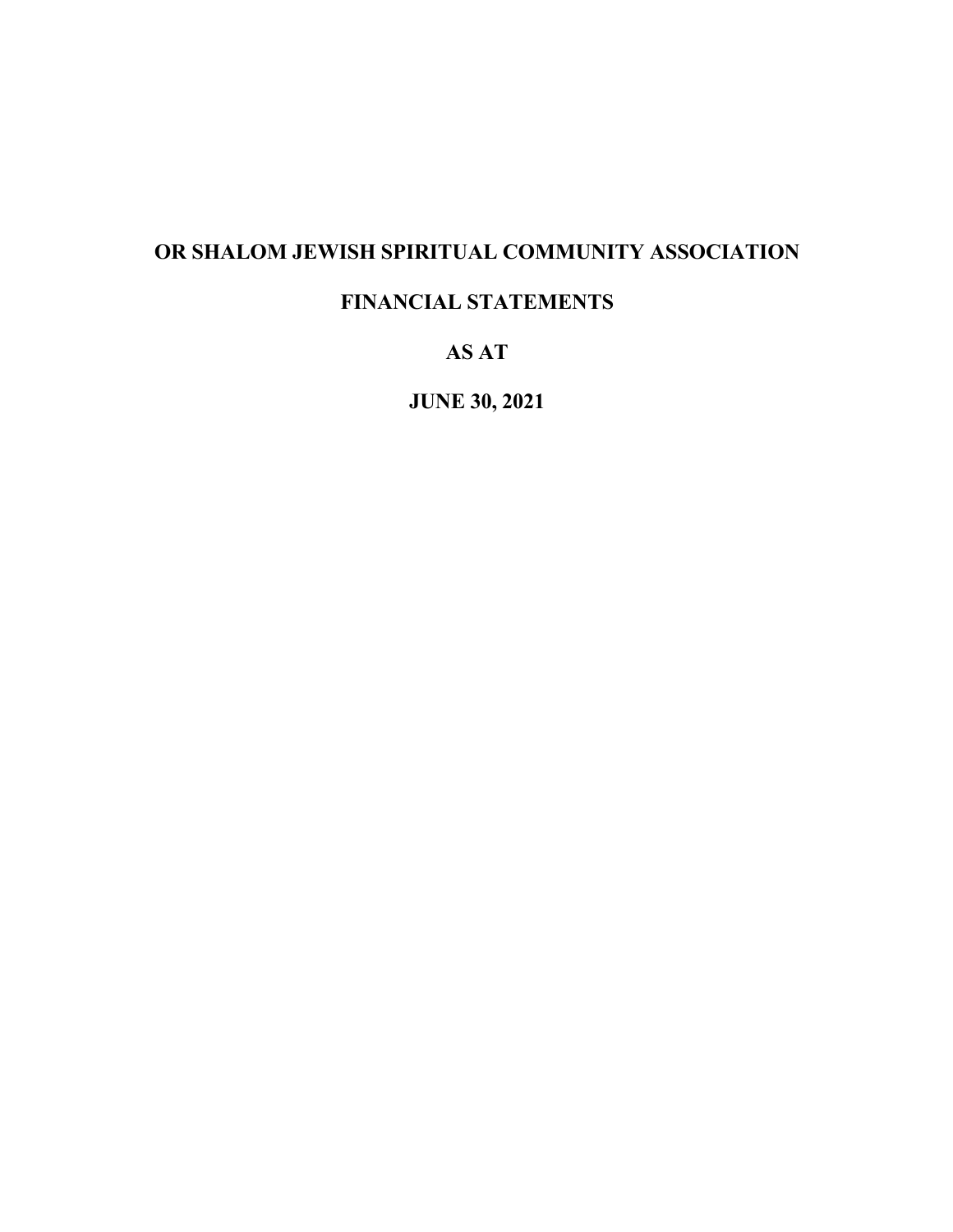#### **NOTICE TO READER**

On the basis of information provided by management, I have compiled the Statement of Financial Position of **Or Shalom Jewish Spiritual Community Association** as at June 30, 2021 and the Statement of Changes in Fund Balances, Community Fund – Statement of Operations, Building Fund and Benevolent Fund – Statement of Operations for the year then ended.

I have not performed an audit or a review engagement in respect of these financial statements and, accordingly, I express no assurance thereon.

Readers are cautioned that these statements may not be appropriate for their purposes.

October 19, 2021

Vancouver, B.C. Chartered Professional Accountant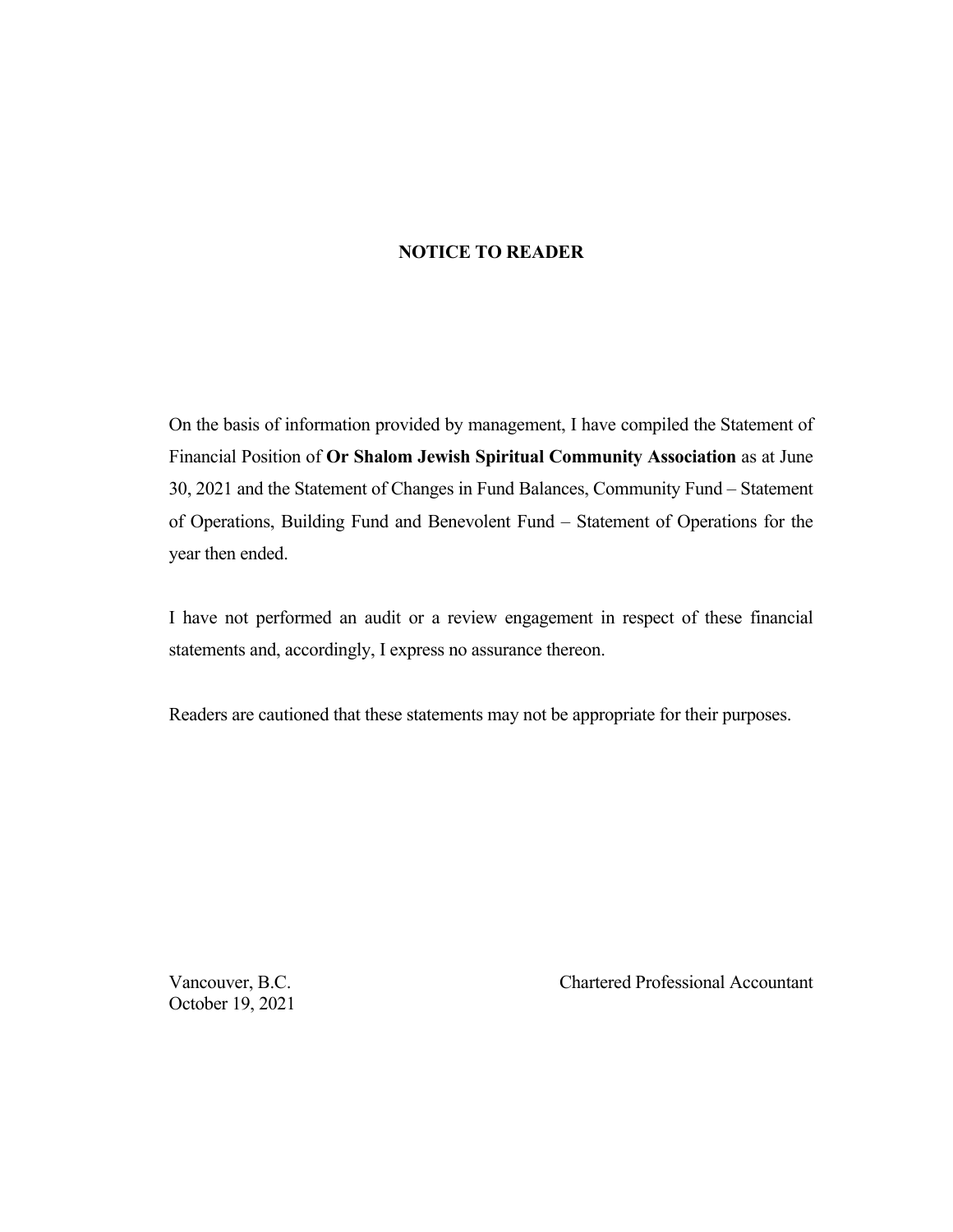# **OR SHALOM JEWISH SPIRITUAL COMMUNITY ASSOCIATION STATEMENT OF FINANCIAL POSITION AS AT JUNE 30, 2021**

#### Unaudited - See Notice to Reader

|                            | Community<br>Fund | <b>Building</b><br>Fund | Benevolent<br>Fund       | 2021                   | 2020                    |
|----------------------------|-------------------|-------------------------|--------------------------|------------------------|-------------------------|
| <b>ASSETS</b>              |                   |                         |                          |                        |                         |
| <b>CURRENT ASSETS</b>      |                   |                         |                          |                        |                         |
| Cash                       | \$527,694         | \$188,466               | 3,875<br>\$              | \$<br>720,035          | 678,788<br>$\mathbb{S}$ |
| Accounts receivable        | 1,986             |                         |                          | 1,986                  | 2,655                   |
| Due from Community Fund    |                   | 5,081                   | 12,815                   | 17,896                 | 2,192                   |
| Inventory                  | 441               |                         |                          | 441                    |                         |
|                            | 530,121           | 193,547                 | 16,690                   | 740,358                | 683,635                 |
| <b>CAPITAL ASSETS</b>      |                   |                         |                          |                        |                         |
| Cost                       | 33,515            | 938,476                 |                          | 971,991                | 954,218                 |
| Accumulated depreciation   | (29, 325)         | (450, 187)              | $\overline{\phantom{a}}$ | (479, 512)             | (469, 282)              |
|                            | 4,190             | 488,289                 | $\overline{a}$           | 492,479                | 484,936                 |
|                            | \$534,311         | \$681,836               | \$16,690                 | \$1,232,837            | \$1,168,571             |
| <b>LIABILITIES</b>         |                   |                         |                          |                        |                         |
| <b>CURRENT LIABILITIES</b> |                   |                         |                          |                        |                         |
| Accounts payable           | \$14,961          | \$                      | \$                       | $\mathbb{S}$<br>14,961 | 29,951<br>$\mathbb{S}$  |
| Deferred revenue           | 106,486           |                         |                          | 106,486                | 99,095                  |
| Due to Building Fund       | 5,081             |                         |                          | 5,081                  | 218                     |
| Due to Benevolent Fund     | 12,815            |                         |                          | 12,815                 | 1,974                   |
|                            | 139,343           |                         |                          | 139,343                | 131,238                 |
| <b>FUND BALANCES</b>       |                   |                         |                          |                        |                         |
| Unrestricted fund          | 289,147           | 581,836                 | 16,690                   | 887,673                | 847,512                 |
| Designated funds           | 105,821           | 100,000                 |                          | 205,821                | 189,821                 |
|                            | 394,968           | 681,836                 | 16,690                   | 1,093,494              | 1,037,333               |
|                            | \$534,311         | \$681,836               | \$16,690                 | \$1,232,837            | \$1,168,571             |
|                            |                   |                         |                          |                        |                         |

## On behalf of the board

Director

Director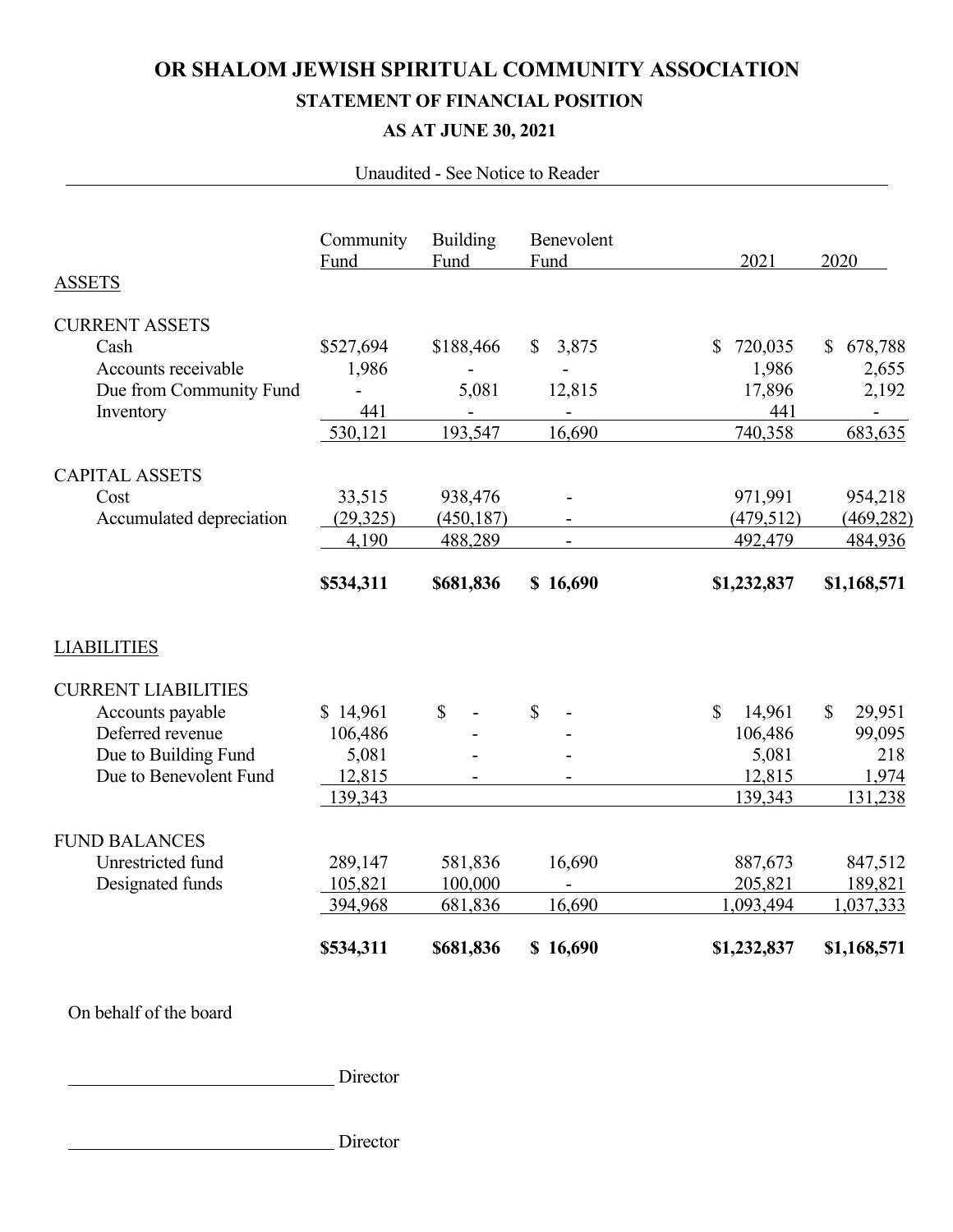# **OR SHALOM JEWISH SPIRITUAL COMMUNITY ASSOCIATION STATEMENT OF CHANGES IN FUND BALANCES FOR THE YEAR ENDED JUNE 30, 2021**

Unaudited - See Notice to Reader

|                                                                                     | Community Building<br>Fund | Fund                         | Benevolent<br>Fund | 2021                | 2020                |
|-------------------------------------------------------------------------------------|----------------------------|------------------------------|--------------------|---------------------|---------------------|
|                                                                                     |                            |                              |                    |                     |                     |
| Fund balances, beginning of year<br>Excess (Deficiency) of revenue<br>over expenses | \$269,893<br>19,254        | \$569,318 \$ 8,301<br>12,518 | 8,389              | \$847,512<br>40,161 | \$821,226<br>26,286 |
| Fund balance, end of year                                                           | \$289,147                  | \$581,836                    | \$16,690           | \$887,673           | \$847,512           |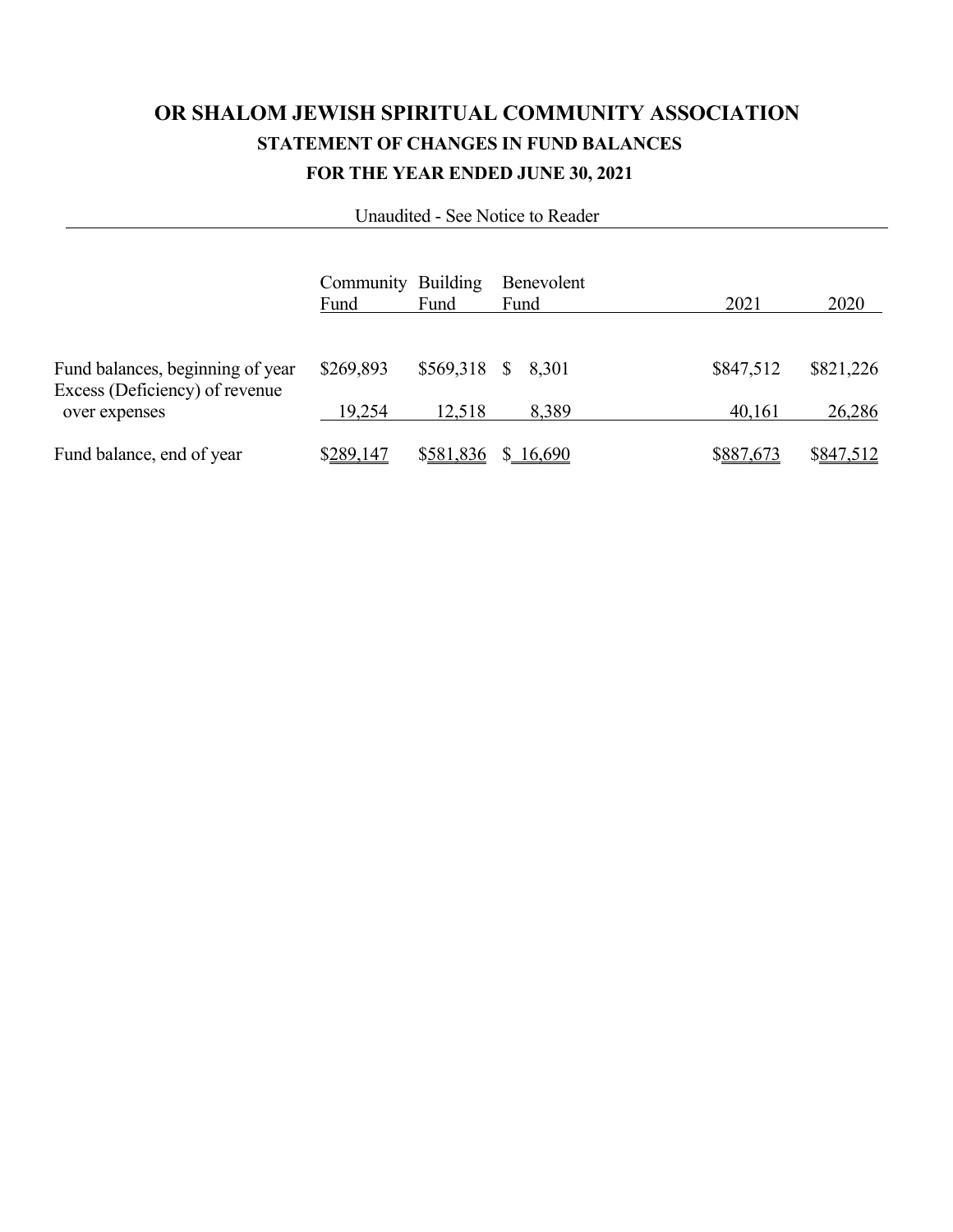# **OR SHALOM JEWISH SPIRITUAL COMMUNITY ASSOCIATION COMMUNITY FUND - STATEMENT OF OPERATIONS FOR THE YEAR ENDED JUNE 30, 2021**

#### Unaudited - See Notice to Reader

|                                     | 2021      | <b>BUDGET</b> | 2020      |
|-------------------------------------|-----------|---------------|-----------|
| <b>REVENUES</b>                     |           |               |           |
| Membership                          | \$218,682 | \$220,000     | \$220,830 |
| Donations                           | 18,472    | 28,500        | 25,068    |
| Fundraising                         | 155,211   | 142,500       | 161,836   |
| Special events                      | 12,199    | 10,000        | 17,788    |
| Grant                               | 20,850    | 6,000         | 8,850     |
| Use of restricted funds             |           | 16,340        |           |
| Miscellaneous                       | 35,767    | 31,464        | 44,207    |
|                                     | 461,181   | 454,804       | 478,579   |
| <b>EXPENSES</b>                     |           |               |           |
| Salaries and benefits               | 336,046   | 336,828       | 330,260   |
| Program expenses                    | 30,548    | 58,065        | 42,471    |
| House                               | 31,630    | 44,050        | 34,750    |
| Office                              | 7,581     | 10,200        | 7,552     |
| <b>Bank</b> charges                 | 9,637     | 9,000         | 10,645    |
| Memberships and community relations | 5,715     | 6,850         | 7,301     |
| Fundraising                         | 9,436     | 7,000         | 7,168     |
| Aleph dues                          | 3,754     | 6,000         | 4,365     |
| Professional fees                   | 120       | 500           |           |
| Depreciation                        | 890       | 1,500         | 1,081     |
| Miscellaneous                       | 6,570     | 7,350         | 8,201     |
|                                     | 441,927   | 487,343       | 453,794   |
| Excess of revenues over expenses    | \$19,254  | \$ (32,539)   | \$24,785  |

**OR SHALOM JEWISH SPIRITUAL COMMUNITY ASSOCIATION BUILDING FUND AND BENEVOLENT FUND - STATEMENT OF OPERATIONS**